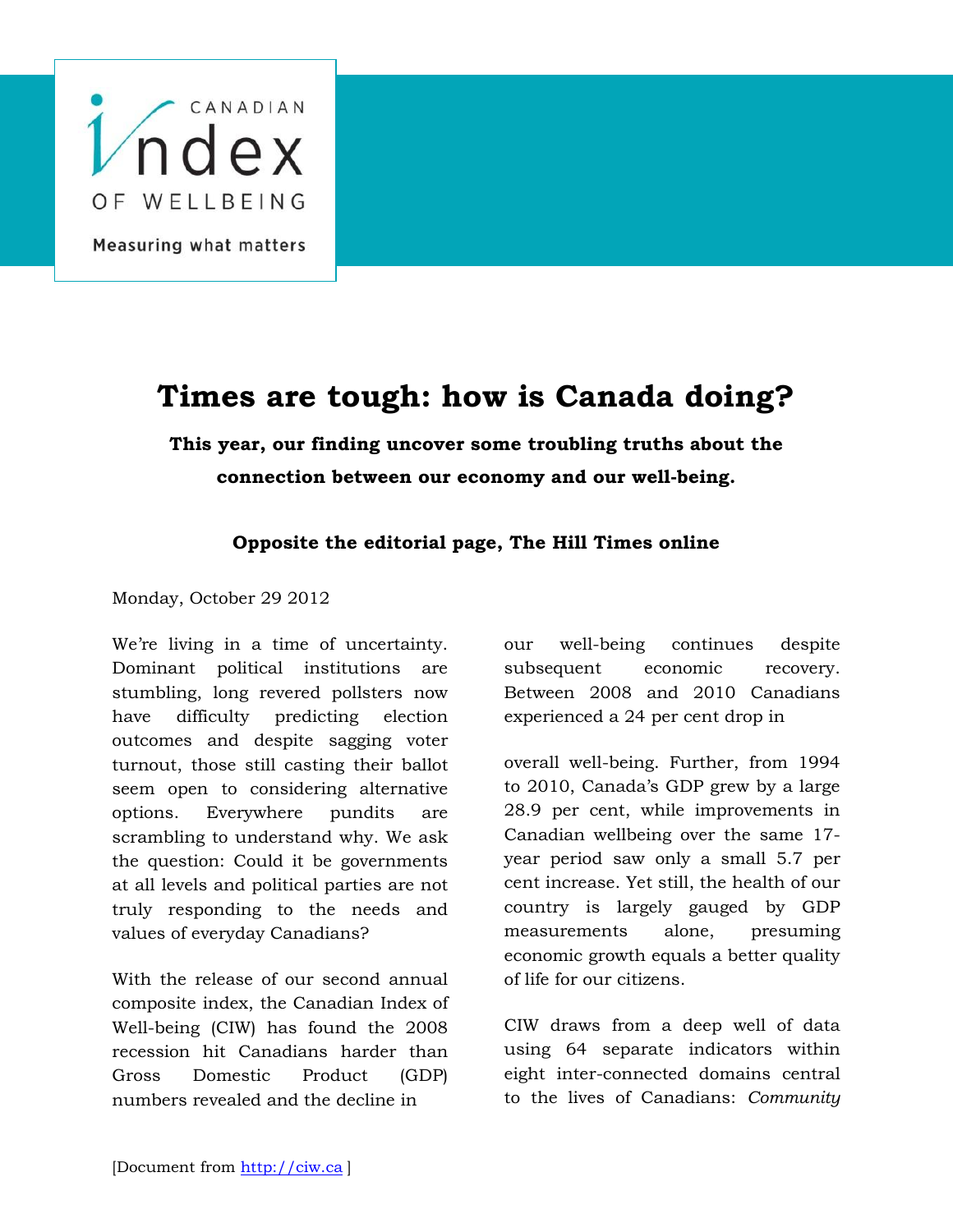*Vitality; Democratic Engagement; Education; Environment; Healthy Populations; Leisure and Culture; Living Standards;* and *Time Use.* When partnered with GDP, CIW provides more comprehensive data to help decision makers better assess the impact of policies and programs.

This year, our findings uncover some troubling truths about the connection between our economy and our wellbeing. When Canada's economy was thriving, Canadians saw only modest improvements in our overall quality of life, but when the economy faltered, our well-being took a disproportionate step backward.

Deterioration in the environment, job quality and economic security, soaring long-term unemployment and persistent income inequality speak to the growing unease felt coast to coast. Our country's wealth creation has not been fairly distributed and, as a result, everyday Canadian families are falling behind. It is important to bear this all in mind as governments contemplate approval of the oil sands pipeline, changes to pension policy, new international trade deals or whether to allow foreign corporate takeovers. We believe the benchmark in any decision must be: Will it improve the actual wellbeing of Canadians?

In these difficult times, CIW has also uncovered a few beacons of hope that offer further insight into the needs and values of everyday Canadians. Despite the recession, Canadians continue to

report an increased sense of belonging to our communities. More than 80 per cent of us volunteer to help others. Violent crime is at its lowest level since 1994, having dropped every year since 2001. Property crime, also at its lowest level, is down 48 per cent since 1994. And the percentage of Canadians who feel safe walking after dark is at its highest level. Given current financial limitations, are the needs of Canadians really being met by spending increases to build more prisons?

CIW has also found that families and individuals are stepping up when it comes to the environment. Canada is still creating one of the biggest ecological footprints in the world, but only six per cent of all greenhouse gas emissions came from Canadian households in 2010 and despite an increased population, total household emissions are in decline. In contrast, more than 60 per cent of the contribution comes from transportation, fossil fuel industries, and electricity production and it continues to grow. Considering respiratory diseases related to air pollutants account for a significant number of all hospital visits, adding to our overburdened health-care system, and the fact that climate change is expected to have a serious detrimental impact on the global economy, action must be taken. Canadians have proven we are willing to do our part but we need our governments and industry to do the same.